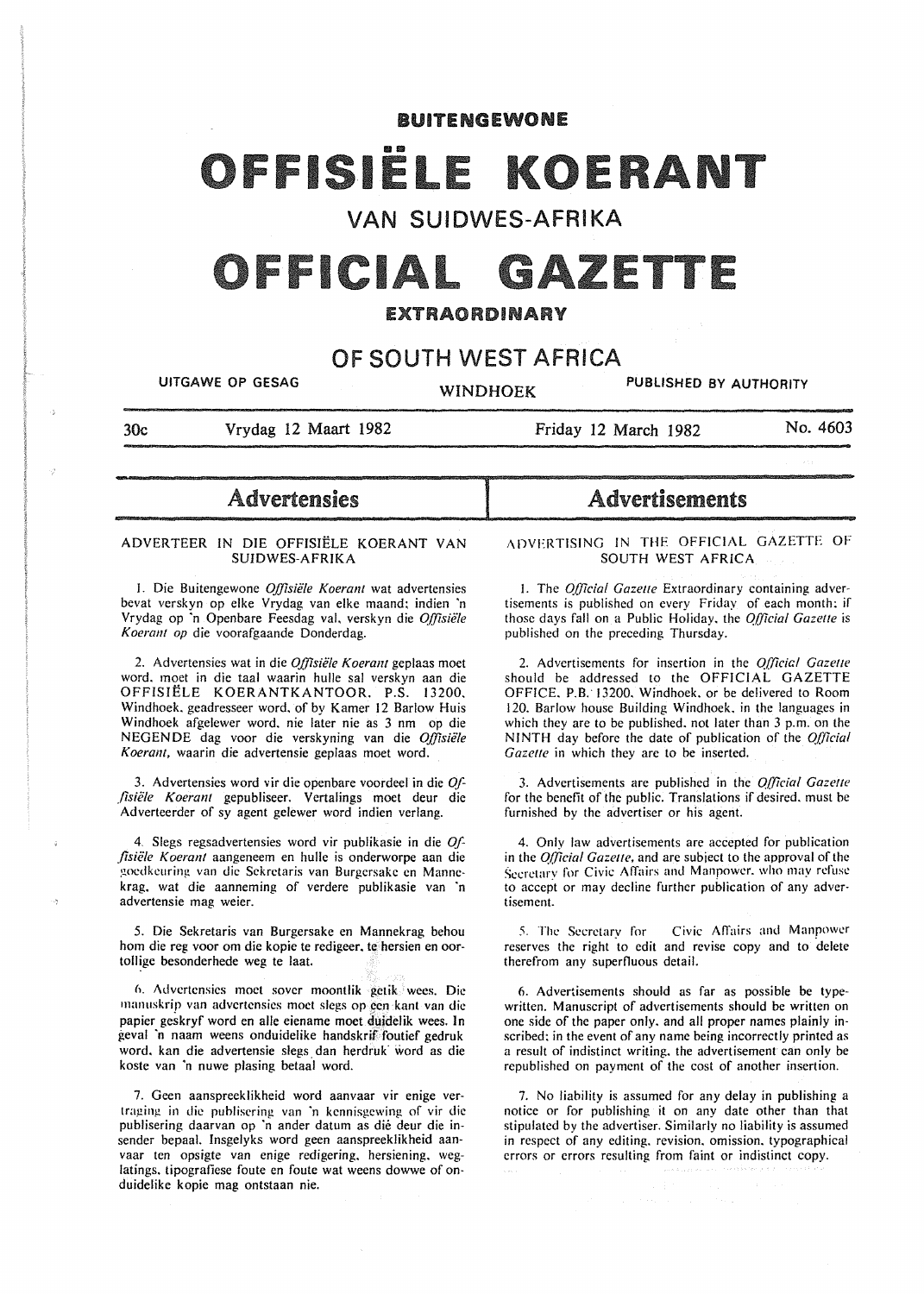8. Die insender word aanspreeklik gehou vir enige skadevergoeding en koste wat voortvloei uit enige aksie wat weens die publisering. hetsy met of sonder enige weglating. foute. onduidelikhede of in watter vorm ook al. van 'n kennisgewing teen die Administrateur-generaal ingestel word.

9. Die jaarlikse intekengeld op die *Offisiele Koerant* is R 12.50 posvry in hierdie Gebied en die Republiek van Suid-Afrika. verskrygbaar by die here Die Suidwes-Drukkery Beperk. Posbus 2196. Windhoek. Oorsese intekenaars moet posgcld vooruitbctaal. Enkcl ckscmplarc van die *q[l7siii!e 11.oerant is* verkrygbaar van die here Die Suidwes-Drukkery Beperk. Posbus 2196. Windhoek. teen 30c per eksemplaar. Eksemplare word vir slegs twee jaar in voorraad gehou.

10. Die koste vir die plasing van kennisgewings is soos volg en is betaalbaar by wyse van tjeks. wissels, pos- of geldorders:

# LYS VAN VASTE TARIEWE

| Gestandaardiseerde kennisgewings<br><b>克克县屋停停店的高能量后来</b>                                                            | Tarief per<br>plasing<br>R |
|---------------------------------------------------------------------------------------------------------------------|----------------------------|
| a construction of the construction                                                                                  | R3.25                      |
|                                                                                                                     | 6.00                       |
|                                                                                                                     | 5.00                       |
| Boedelwettekennisgewings: Vorms J. 297, J. 295, J.                                                                  |                            |
|                                                                                                                     | 2.00                       |
| Derdeparty-assuransie-eise om skadevergoeding<br>Insolvensiewet- en maatskappywettekennis-                          | 2.50                       |
| gewings: J. 28, J. 29, Vorms 1 tot 9                                                                                | 4.00                       |
|                                                                                                                     |                            |
| L.W. $-$ Vorms 2 en $6 -$ by komstige verkla-<br>rings volgens woordetaltabel, toegevoeg tot die<br>basiese tarief. |                            |

| Naamsverandering (vier plasings)                     | 25,00 |
|------------------------------------------------------|-------|
| Naturalisasiekennisgewings (insluitende 'n her-      |       |
|                                                      | 2.00  |
| Onopgeëiste geld $-$ slegs in die buitengewone Of-   |       |
| fisiële Koerant, sluitingsdatum 15 Januarie (per in- |       |
| skrywing van "naam, adres en bedrag")                | 0.80  |
|                                                      | 5.00  |
| Slumopruimingshofkennisgewings, per perseel          | 4.00  |
|                                                      | 2.00  |

#### Nie gcstandaardisccrdc kennisgcwings

1\1 aatsk appykennisgcwings:

| Kort kennisgewings: Vergaderings, besluite,<br>aanbod van skikking, omskepping van maat-<br>skappy, vrywillige likwidasies, ens.: sluiting |       |
|--------------------------------------------------------------------------------------------------------------------------------------------|-------|
| van oordrag van lederegisters en/of verklarings                                                                                            | 11.00 |
| Dranklisensie kennisgewings (in buitengewone Of-<br>fisiële koerante, t.w. Junie/Tvl. Novem-<br>ber/Kaap, Januarie/OVS., April/Natal) per  |       |
|                                                                                                                                            | 7.00  |
| Verklaring van dividende met profytstate, notas in                                                                                         | 25.00 |
| Lang kennisgewings: Oordragte, veranderings met<br>betrekking tot aandele of kapitaal, aflossings,                                         |       |
| besluite, vrywllige likwidasies                                                                                                            | 37.00 |
| Handelsmerke in Suidwes Afrika<br>Likwidateurs en ander aangesteldes se kennisge-                                                          | 11.00 |
|                                                                                                                                            | 7.00  |

8. The advertiser will be held liable for all compensation and costs arising from any action which may be instituted against the Administrator-General as a result of the publication of a notice with or without any omission. errors. lack of clarity or in any form whatsoever.

9. The subscription for the *Official Gazette* is R12,50 per annum. post free in this Territory and the Republic of South Africa, obtainable from Messrs. The Suidwes-Drukkery Limited. P.O. Box 2196. Windhoek. Postage must be prepaid by overseas subscribers. Single copies of the *Official Gazette* may be obtained from The Suidwes-Drukkery. Limited. P.O. Box 2196. Windhoek, at the price of 30c per copy. Copies are kept in stock for only two years.

10. The charge for the insertion of notices is as follows and is payable in the form of cheques. bills. postal or money orders:

### LIST OF FIXED TARIFF RATES

| Standardised notices<br>the companies and companies are a series of                                        | Rate per<br>insertion <i>insertion</i> |
|------------------------------------------------------------------------------------------------------------|----------------------------------------|
| (本身的, 地球是                                                                                                  | R                                      |
| and a series of the top of the control of the property of the control of the control of the control of the | R3.25                                  |
|                                                                                                            | 6.00                                   |
|                                                                                                            | 5.00                                   |
| Administration of Estates Acts notices: Forms J.                                                           |                                        |
| 197 J. 295, J. 193 and J. 187                                                                              | 2.00                                   |
| Third party insurance claims for compensation.                                                             | 2.50                                   |
| Insolvency Act and Company Acts notices: J                                                                 |                                        |
|                                                                                                            | 4.00                                   |
|                                                                                                            |                                        |
|                                                                                                            |                                        |
| N.B. - Forms 2 and $6 -$ additional state-<br>ments according to word count table, added to                |                                        |

the basic tariff. Change of name (four insertions) ..................... Naturalisation notices (including a reprint for the advertiser) .................................................... . Unclaimed moneys - only in the extraordinary *Official Gazette, closing date 15 January (per en* try of "name, address and amount") ................. Butchers notices ........................................... . Slum Clearance Court notices. per premises .... . Lost life insurance policies ........................... .. 25.00 2.00 0.80 5.00 4.00 2.00

#### Non- standardised notices

#### Company notices:

Short notices: Meetings. resolutions. offer of compromise. conversion of company. voluntary windings-up: closing of transfer or members' registers and/or declaration of dividends ........ Liquor Licence notices (in extraordinary Gazettes, viz. June/Tvl. November/Cape. January/O.F.S.. April/Natal), per bilingual ;1pplication ............................................... . Declaration of dividend with profit statements, in-..:h1ding note~ ......................................... .. Long notices: Transfers, changes in respect of shares or capital. redemptions. resolutions. \oluntar~· liquidations ............................... . 11.00 7.00 ~5.00 37.00

l'rade marks in South West Africa ................... Liquidator's and other appointees' notices.......... 11.00 7.00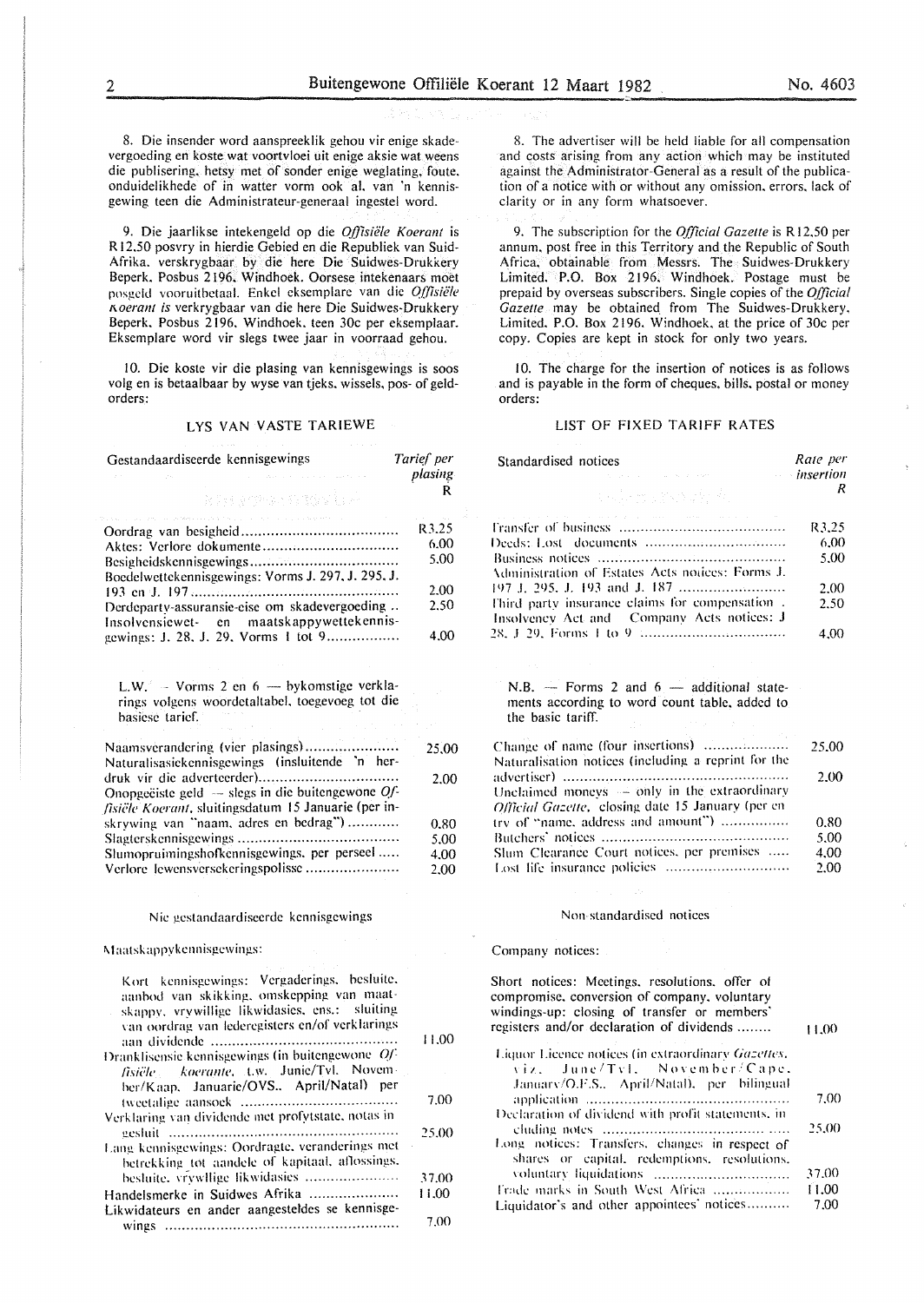Geregtelike en ander openbare verkope:

|                                        | 18.00 |
|----------------------------------------|-------|
| Openbare veilings, verkope en tenders: |       |
|                                        | 6.00  |
|                                        | 15.00 |
|                                        | 23.00 |

#### Orders van die Hof:

| Voorlopige en finale likwidasies of sekwe-    |                   |
|-----------------------------------------------|-------------------|
|                                               | 14.00             |
| Vertalings of veranderings in kapitaal, same- |                   |
| smeltings, aanbod van skikking                | 37.00             |
| Geregtelike besture, kurator bonis en soort-  |                   |
| gelyke en uitgebreide bevel nisi              | $37.00 \text{ m}$ |
| Verlenging van keerdatum                      | 4.00              |
| Tersydestellings en afwysings van petisies (J |                   |
|                                               | 4.00              |
|                                               |                   |

II. Die koste vir die plasing van advertensies. behalwe die kennisgewings wat in paragraaf 10 genoem word, is teen die tarief van 56c per em dubbelkolom. (Gedeeltes van 'n em moet as volle cm bereken word).

<sup>1</sup> 12. Geen advertensie word geplaas nie tensy die koste vooruitbetaal is. Tjeks. wissels, pos- en geldorders moet aan die Sekretaris. Burgersake en Mannekrag betaalbaar gemaak word.

### Vorm/Form J 187

# UKWIDASIE- EN DISTRIBUSIEREKENING IN BESTORWE BOEDELS WAT TER INSAE LE

Ingevolge artikel 35(5) van Wet 66 van 1965, word hierby kennis gegee dat duplikate van die likwidasie- en distribusierckenings (eerste en finale, tensy anders vermeld) in die hoedels hieronder vermeld, in die kantore van die Meesters en Landdroste soos vermeld en gedurende 'n tydperk van 21 dae (of korter of langer *indien spesiaal vermeld)* vanaf gemelde datums of vanaf datum van publikasie hiervan, as dit later is, ter insae lê van alle persone wat daarby belang het.

Indicn binne genoemde tydperk geen besware daarteen by die bctrokkc Mcesters ingcdien word nic. gaan die cksekuteurs oor tot die uitbetalings ingevolge gemelde rekenings.

456/81 - ERLANK Gustav Zacharias Windhoek Kaizer-Wilhelmstraat 97, Swakopmund SWA Swakopmund R H Meyeridricks, Bestuurder, Santamstust Beperk, Posbus 4333, Kaapstad. 8000 (Eksekuteur)

Sales in execution and other public sales:

| Public auctions, sales and tenders: |        |
|-------------------------------------|--------|
|                                     | - 6.00 |
|                                     | -15.00 |
|                                     |        |

### Orders of the Court:

| Provisional and final liquidations or sequestra- |       |
|--------------------------------------------------|-------|
|                                                  | 14.00 |
| Reductions or changes in capital mergers. offer  |       |
|                                                  | 37.00 |
| Judicial managements, curator bonis and          |       |
| similar and extensive rules nisi                 | 37.00 |
|                                                  | 4.00  |
| Supersessions and discharge of petitions (J      |       |
| 158.                                             |       |

11. The charge for the insertion of advertisements other than the notices mentioned in paragraph 10 is at the rate of 56c per em double column. (Fractions of a em to be reckoned as a em).

I2. No advertisements are inserted unless the charge is prepaid. Cheques, drafts, postal orders of money orders must be made payable to the Secretary, Civil Affairs and Manpower.

# LIQUIDATION AND DISTRIBUTION ACCOUNTS IN DECEASED ESTATES LYING FOR INSPECTION

In terms of section 35(5) of Act 66 of 1965. notice is hereby given that copies of the liquidation and distribution accounts (first an final. *unless otherwise stated)* in the estates specified below will be open for the inspection of all persons interested therein for a period of 21 days (or shorter or longer *if specially stated*) from the date specified or from the date of publication hereof. whichever mav be the later. and at the offices of the Masters and Magistrates as stated.

Should no objection thereto be lodged with the Masters concerned during the specified period. the executors will proceed to make payments in accordance with the accounts.

319/81 - BLUMAUER Herbert Karl Heinrich 240526- 5007-10-3 Windhoek Windhoek Barclays-Nasionale Bank Beperk Trustee-Tak Posbus 460, Windhoek.

of 1929

sizme>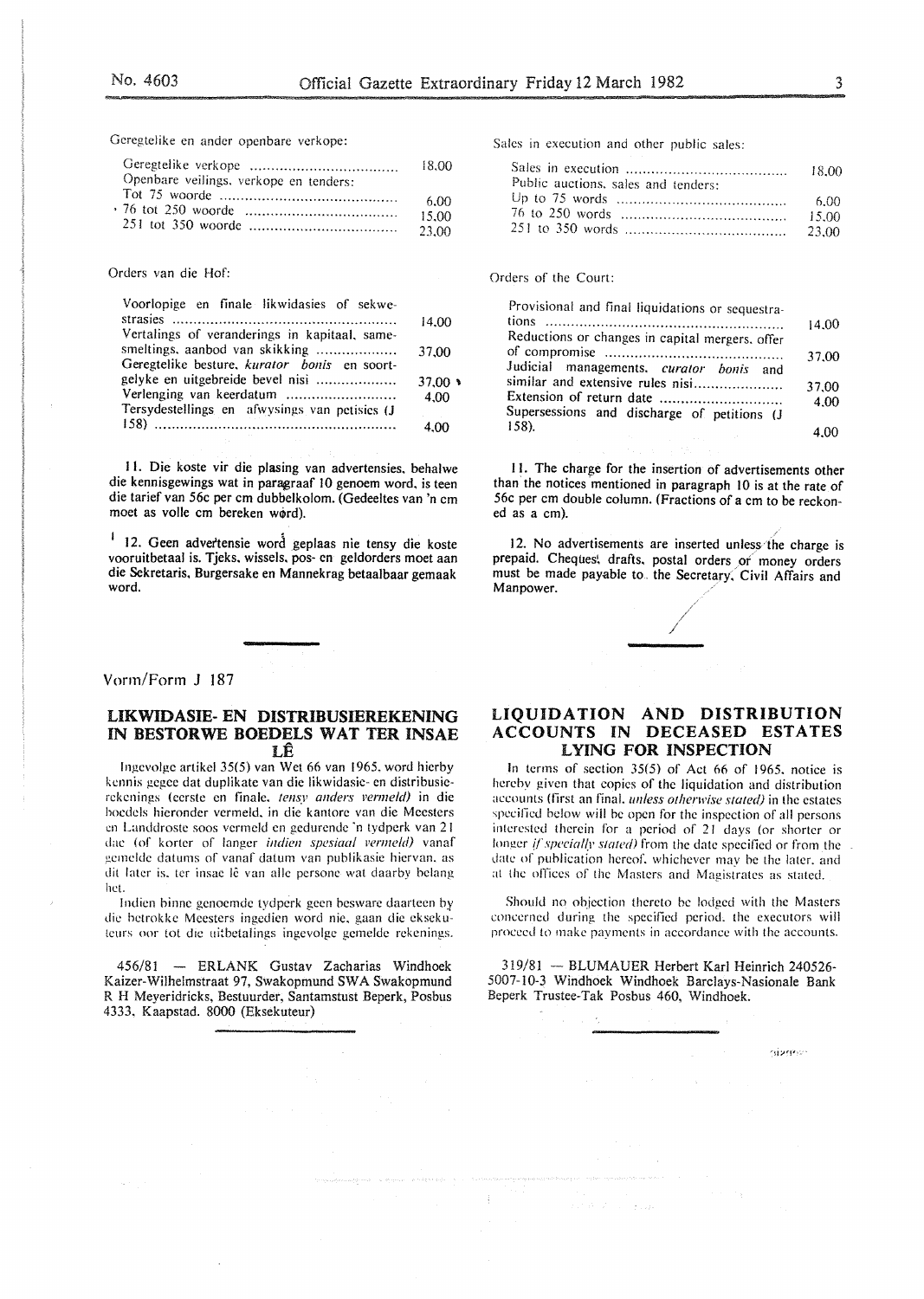# KENNISGEWING AAN KREDITEURE IN BESTORWE BOEDELS

Alle persone wat vorderinge het teen die boedels hieronder vermeld, word hierby versoek om hul vorderinge by die hetrokke eksekuteurs en binne 'n tydperk van 30 dae (of andcrsins soos aangcdui) gerekcn vanaf die datum van publikasie hiervan in te lewer. Die inligting word verstrek in die volgorde: Boedelnommer, familienaam en voorname. geboortedatum. persoonsnommer. laaste datum. datum oorlede: nagelate eggenoot(note) se name, familienaam. geboortedatum en persoonsnommer: naam en adres van cksckutcurs of gemagtigde agent. tydperk toegelaat vir lewering \·an vorderings *indien anders as 30 dae.* 

17/82 - DREYER Jacoba Adriana Windhoek 22 November 1922 221122/0013/008 Mariental 10 Januarie 1982 Jan David Dreyer Barclays-Nasionale Bank Beperk Trustee-Tak Posbus 460, Windhoek.

54/82 - VAN DER MER WE Philippus Jacobus Wilhelmus Schutte Windhoek 3 April 1905 050403/5013/00/3 Tsumeb 9 Januarie 1982 SusaraJohanna Magdalena van der Merwe Barclays-Nasionale Bank Beperk Trustee-Tak Posbus 460 Windhoek.

79/82 - STEENKAMP (gebore Bean) Levina Catharina Windhoek 25 Junie 1912 Geen Plaas Kovisekolk, distrik Aranos 26 Januarie 1982 Barclays-Nasionale Bank Beperk Trustee-Tak Posbus 460 Windhoek.

Vorm/Form No. 517

# KENNISGEWING AAN KREDlTEURE IN BESTORWE BOEDELS

Alle persone wat vorderinge het teen die boedels in die bylac vermeld, word versoek om sodanige vorderings binne ·n t \ dpcrk \an .\0 dae (of andcr~ins sons aangcdui) vanaf die datum van publikasie hiervan by die betrokke eksekuteurs in te lewer.

71/82 - SCHAAF Susanna Elizabeth Jacoba 26.3.1903 030326 0004 00 5 Swakopmund 14.1.1982 30 dae Windhoek Suidwes-Afrika Standard Bank SWA Bpk. Trustee Tak Posbus 2164 Windhoek 9100.

Vorm/Form 519

# UKWIDASIE EN DISTRIBUSIEREKENING IN BESTORWE BOEDEL WAT TER INSAE LE

lngevolge artikel 35 (5) van Wet 66 van 1965 word hierby kcnnis gegec dat die likwidasie en distrihusierekcning in die Boedel in die Bylae vermeld in die kantore van die Meester van die Hooggeregshof en Landdros soos vermeld vir 'n tydperk van 21 dae vanaf die datum van publikasie hiervan tof andersins soos aangeduil ter insac sal lê vir alle persone wat daarby belang het.

lndicn gecn hc~warc daarteen hy die Meester hinnc die eemelde tydperk ingedien word nie, sal die eksekuteur tot uithetaling daarvolgens oorgaan.

# NOTICE TO CREDITORS IN DECEASED **ESTATES**

All persons having claims against the estates mentioned below arc hereby called upon to lodge their claims with the executors concerned. within 30 days (or otherwise as indicated) calculated from the date of publication hereof. The information is given in the following order: Estate numer. surname and christian names, date of birth. identity number. last address. date of death: surviving spouse's names. surname date of birth and identity number: name and address of executor or authorised agent. period allowed for lodgement of claims if *olher !han 30 days.* 

530/81 - ACKERMANN Friedrich (ook bekend as Friedel) Windhoek 25 Maart 1955 550325/5038/00/0 Posbus 380 Keetmanshoop 29-11-1981 Ongetroud Volkskas Beperk, Posbus 383, Pretoria 0001.

26/82 - OLIVIER Petronella Elizabeth Windhoek 2 Oktober 1899 9910020003001 J.T. Potgieter Tehuis, Posbus 1925 Windhoek 13 Desember 1981 Hendrik Ockert Olivier 27 Mei 1892 Onbekend Volkskas Beperk Posbus 383, Pretoria.

58/82 - FICK Anna Catharina Wilhelmina 23/01/1910 1001230013-00-2 Otjiwarongo 15-01-1982 Andries Jacobus Fick 21-03-1909 090321-5011-00-3 Barclays-Nasionale Bank Beperk Trustee-Tak Posbus 460, Windhoek.

# NOTICE TO CREDITORS IN DECEASED ESTATES

All persons having claims against the estates specified in the schedule, are called upon to lodge their claims with the executors concerned within a period of 30 days (or otherwise as indicated) from the date of publication hereof.

70/82 - MARTINS Jozua Joagim Francois 24/3/1914 14 0324 5003 004 Plaas Elmot, distrik Gobabis !8/01/1982 Martins Sophia Aletta 30 dae Windhoek Suidwes-Afrika Standard Bank SWA Bpk. Trustee Tak Posbus 2164 Windhoek 9100.

# LIQUIDATION AND DISTRIBUTION ACCOUNT IN DECEASED ESTATE LYING FOR INSPECTION

In terms of section 35 (5) of Act 66 of 1965 notice is hereby given that the liquidation and distribution account in the Estate specified in the Schedule will be open for in the inspection of all persons interested therin for a period of 21 days from the date of publication hereof (or otherwise as indicated) at the offices of the Master of the Supreme Court and Magistrate, as stated.

Should no objection thereto be lodged with the Master during the specified period. the Executor will proceed to make payment in accordance therewith.

500/81 - WEILBÄCHER Friedrich Heinrich Karl 580715 010 001 9 Gobabis Verbeterde eerste en finale likwidasie en distribusierekening 12 Maart 1982 Windhoek Gobabis Standard Bank SW A Bpk. Trustee Branch P 0 Box 2!64 Windhoek 9100.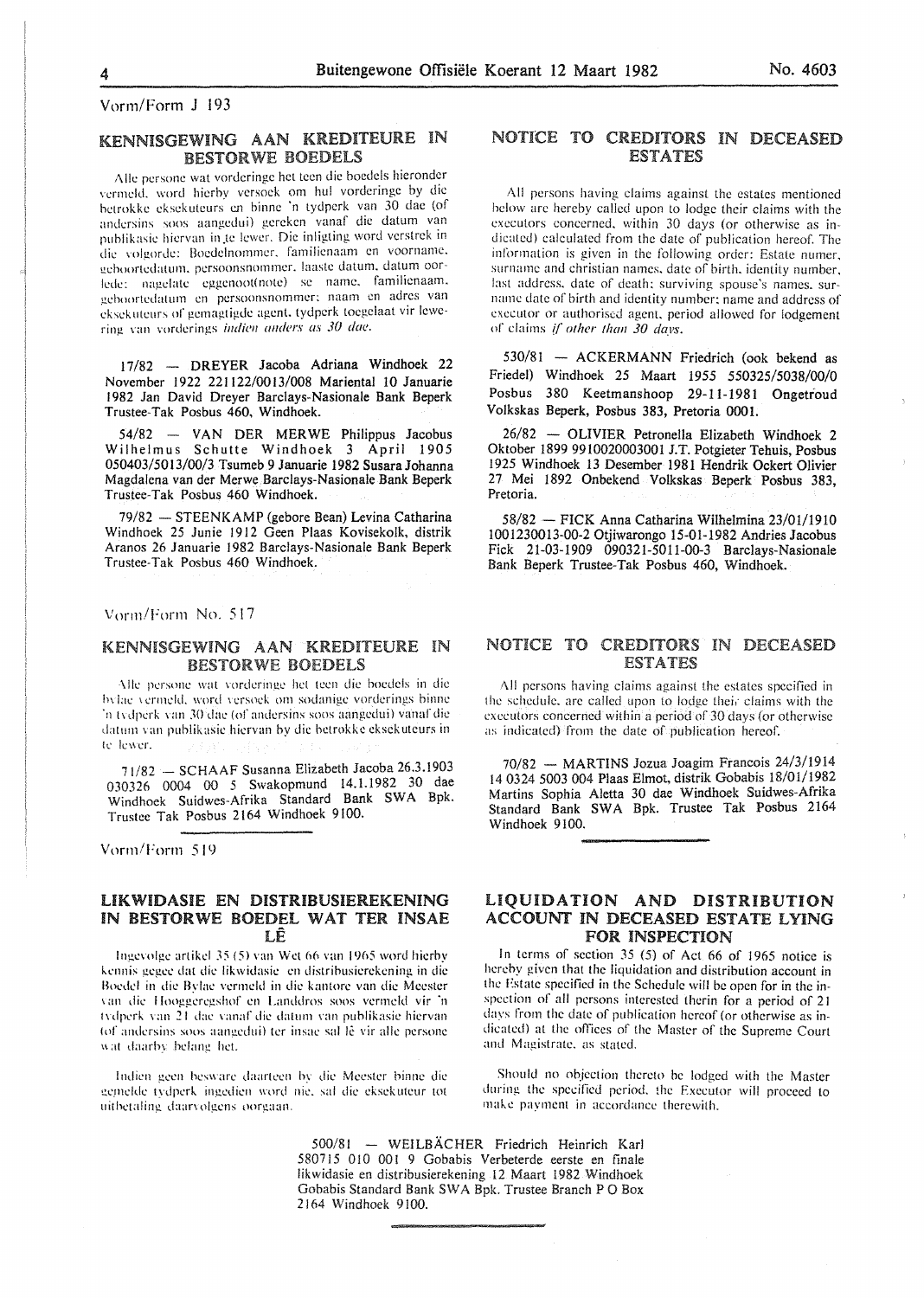# Vorm/Form 2

# BYEENKOMS VAN SKULDEISERS IN GESEKWESTREERDE BOEDELS OF MAAT-**SKAPPYE IN LIKWIDASIE**

Ingevolge artikels 41 en 42 van die Insolvensiewet, 1936, artikels 179 en 182 van die Maatskappywet, 1926, en ar- tikels 339 en 336 van die Maatskappywet, 1973, word hierby kennis gegee dat 'n byeenkoms van skuldeisers in die gesekwestreerde boedels of maatskappye in likwidasie hieronder vermeld, gehou sal word met aanduiding van die nommer van boedel/maatskappy; die naam en beskrywing van boedel/maatskappy; die datum, uur en plek van byeenkoms en die doe! van byeenkoms.

In 'n plek waarin 'n kantoor van 'n Meester is, word die byeenkoms voor die Meester gehou en in ander plekke voor die Landdros.

W18/81 - INSOLVENT ESTATE JOHAN A JORDAAN t/a Jordaan's Refrigeration Wednesday 24th March 1982 at 10.00 a.m. before the Master of the Supreme Court, Windhoek Proof of Claims Security Trust SWA (Pty) *Ud.* P 0 Box 3599 Windhoek.

Vorm/Form 4

#### LIKWIDASIE-, DISTRIBUSIE **KONTRIBUSIEREKENINGS** GESEKWESTREERDE BOEDELS MAATSKAPPYE IN LIKWIDASIE OF IN OF

Ingevolge artikel 108 (2) van die Insolvensiewet, 1936, artikel 136 (2) van die Maatskappywet, 1926, en artikel 406 (3) van die Maatskappywet, 1973, word hierby kennis gegee dat die likwidasie-, distribusie- of kontribusierekenings in die boedels of die maatskappye, na gelang van die geval, hieronder vermeld ter insae van skuldeisers of kontribuante sal lê op die kantore van die Meesters en Landdroste daarin genoem, gedurende 'n tydperk van 14 dae, of die tydperk wat daarin vermeld is, vanaf die datum hieronder vermeld of vanaf die datum van publikasie hiervan, watter datum ok a! die laaste is.

W8/81 - LUMASA INVESTMENTS (PTY) LIMITED (in voluntary liquidation) First & Final liquidation & distribution account Master of the Supreme Court, Windhoek. Coopers & Lybrand P.O. Box 1913 Cape Town 8000.

#### MEETING OF CREDITORS<br>SEOUESTRATED ESTATES SEQUESTRATED COMPANIES BEING WOUND IN OR

Pursuant to sections 41 and 42 of the Insolvency Act, 1936, sections 179 and 182 of the Companies Act, 1926, and sections 339 and 366 of the Companies Act, 1973, notice is hereby given that a meeting of creditors will be held in the sequestrated estate or companies being wound op mentioned below, indicating the number of estate/company; the name and description of estate/company; the date, hour and place of meeting and the purpose of meeting.

Meetings in 'n place in which there is ' Master's Office, will be held before the Master; elsewhere they will be held before the Magistrate.

 $W16/81 - INSOLVENT ESTATE W W CLEMENS$ Wednesday 17th March 1982 at 10.00 a.m. before the Master of the Supreme Court, Windhoek Proof of Claims Security Trust SWA (Pty) Ltd. P O Box 3599 Windhoek 9000.

# LIQUIDATION ACCOUNTS AND PLANS DISTRIBUTION SONTRIBUTION IN SEQUESTRATED ESTATES OR COMPLANIES BEING WOUND UP

Pursuant to section 108 (2) of the Insolvency Act, 1936, section 136 (2) of the Companies Act, 1926, and section 406 (3) of the Companies Act, 1973, notice is hereby given that the liquidation account and plans of distribution or contribution in the estates or the companies mentioned below will lie open for inspection by creditors or contributories at the offices of the Masters and the Magistrates stated therein, for ' period of 14 days, of for such a period as stated therein, from the dates mentioned below or from the date of publication hereof, whichever may be the later date.

W10/78 - SÜDWEST BETON BAU (PTY) (IN LIQUIDATION) Supplementary First and Final Liquidation and Distribution Account At the Offices of the Master of the Supreme Court for a period of 14 days as from 12th March 1982. Security Trust SWA (Pty) Ltd. P O Box 3599 Windhoek.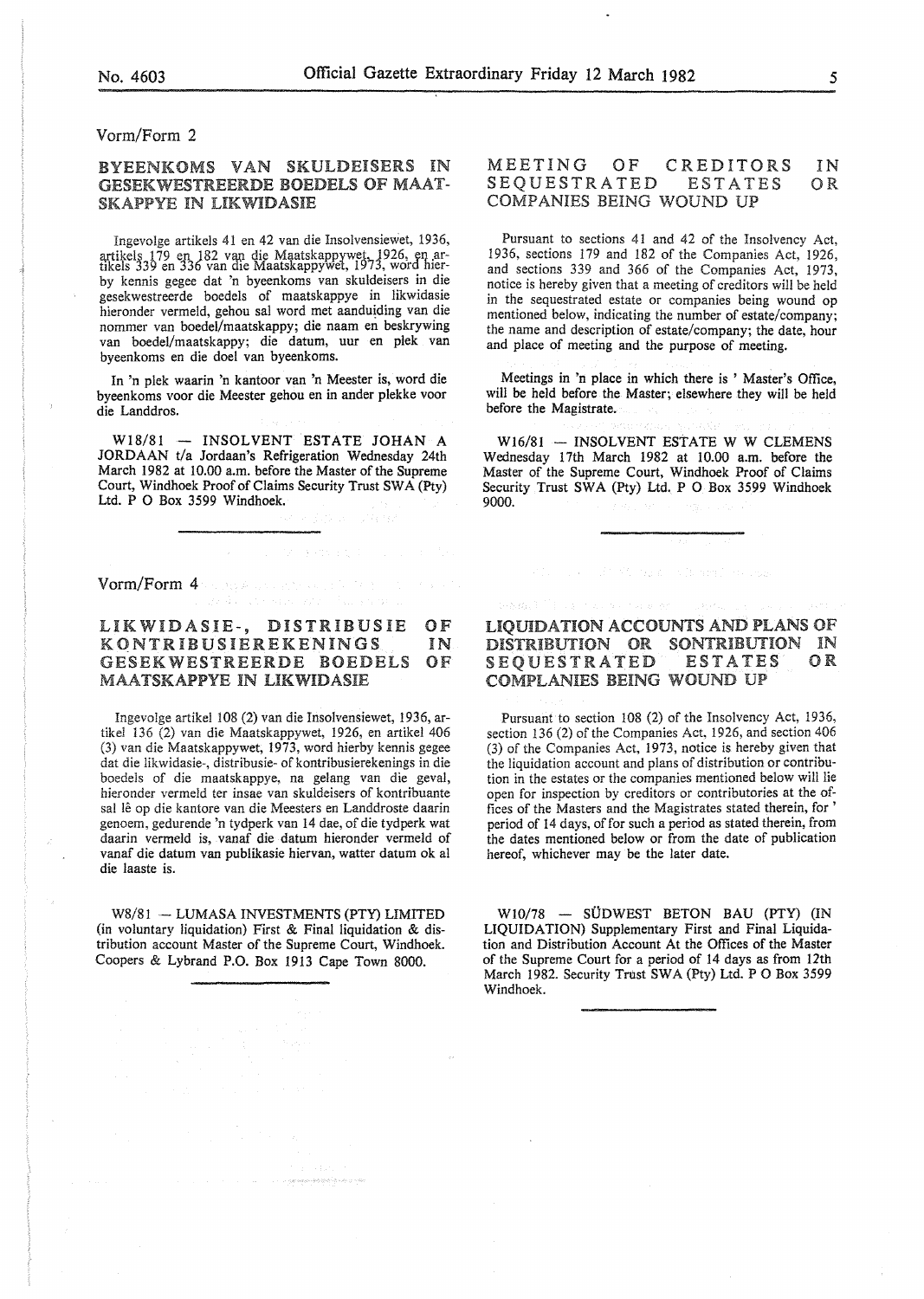IN THE SUPREME COURT OF SOUTH WEST AFRICA

In the matter between

DULUX SWA/NAMIBIA (PTY) LTD

and

ANDRE MEYER t/a PERFECT COATINGS

Defendant

Plaintiff

In pursuance of a judgement of the abovementioned Honourable Court in this matter dated 23 May 1980, I shall sell in execution by public auction on TUESDAY, 30 MARCH 1982, at 09h00 at the site of the hereinaftermentioned property subject to the conditions of sale to be read at the sale, the following immovable property:

CERTAIN Erf 451

SITUATE in the vicinity of Olympia in the Municipality of Windhoek, registration division "K"

MEASURING 1150 sq metres

HELD by Deed of Transfer dated 22 October 1979

BEING a dwelling house, otherwise known as 17 Gerald Dreyer Street, Olympia, Windhoek,

The conditions of sale will lie for inspection at my office at Omaramba Road. Erospark, Windhoek

> J J ESTERHUIZEN DEPUTY SHERRIF, WINDHOEK

ATTORNEYS FOR PLAINTIFF LORENTZ & BONE Standard Bank Chambers Kaiser Street WINDHOEK (REFER TO MR RUPPEL) P O Box 85

# VERLORE TRANSPORTAKTE

Hiermee word kennis gegee dat ek voorneme is om aansoek te doen vir 'n gesertifiseerde afskrif van Akte van Transport Nr. TlS0/1964, gedateer 5 Maart 1964

ten gunste van

STEPHANUS ANDREAS FOURIE (gebore op 24 Mei 1912)

JAN HENDRIK JACOBUS SMITH FOURIE (gebore op 18 Maart 1840)

STEPHANUS ANDREAS FOURIE (gebore op I Augustus 1941)

DANIEL BELTZASAR FOURIE (gebore op 7 November 1942)

ten aansien van

SEKERE Resterende Gedeelte van die Plaas MOEDERSRUS Nr. 72

GELEË In die Registrasie Afdeling "M"

GROOT 2 814,3236 (Tweeduisend Agthonderd en Veertien komma drie twee drie ses) Hektare

Aile persone wat teen die uitreiking van sodanige afskrif beswaar maak, word hierby versoek om dit skriftelik in te dien by die Registrateur van Aktes te Windhoek binne vyf (5) weke na die laaste publikasie van hierdie kennisgewing.

GEDATEER TE WINDHOEK hierdie 3de Maart 1982.

MULLER & BRAND Posbus 2073 WINDHOEK 9000

# **NOTICE**

SOUTH WEST WHOLESALE HOLDINGS (PROPRIETARY) LIMITED

# In voluntary Liquidation

Notice is hereby given pursuant to Section 356 2 (b) of the Companies Act 1973 that at an extraordinary general meeting of shareholders held on the 22nd February 1982 it was resolved as a special resolution that the company would up voluntarily as a members voluntary winding up and that Mr. KLAUS NIEFT OF KELLER & NEUHAUS TRUST CO. (PTY) LTD. be appointed as Liquidator without providing any security whatsoever to the Master of the Supreme Court. Windhoek, for the due performance of his duty in terms of the provisions of the Companies Act.

> KLAUS NIEFT KELLER & NEUHAUS TRUST CO. (PTY) LTD. P.O. Box 156 WINDHOEK

 $\mathcal{B}_{\mathcal{C}}$ 

en

en

en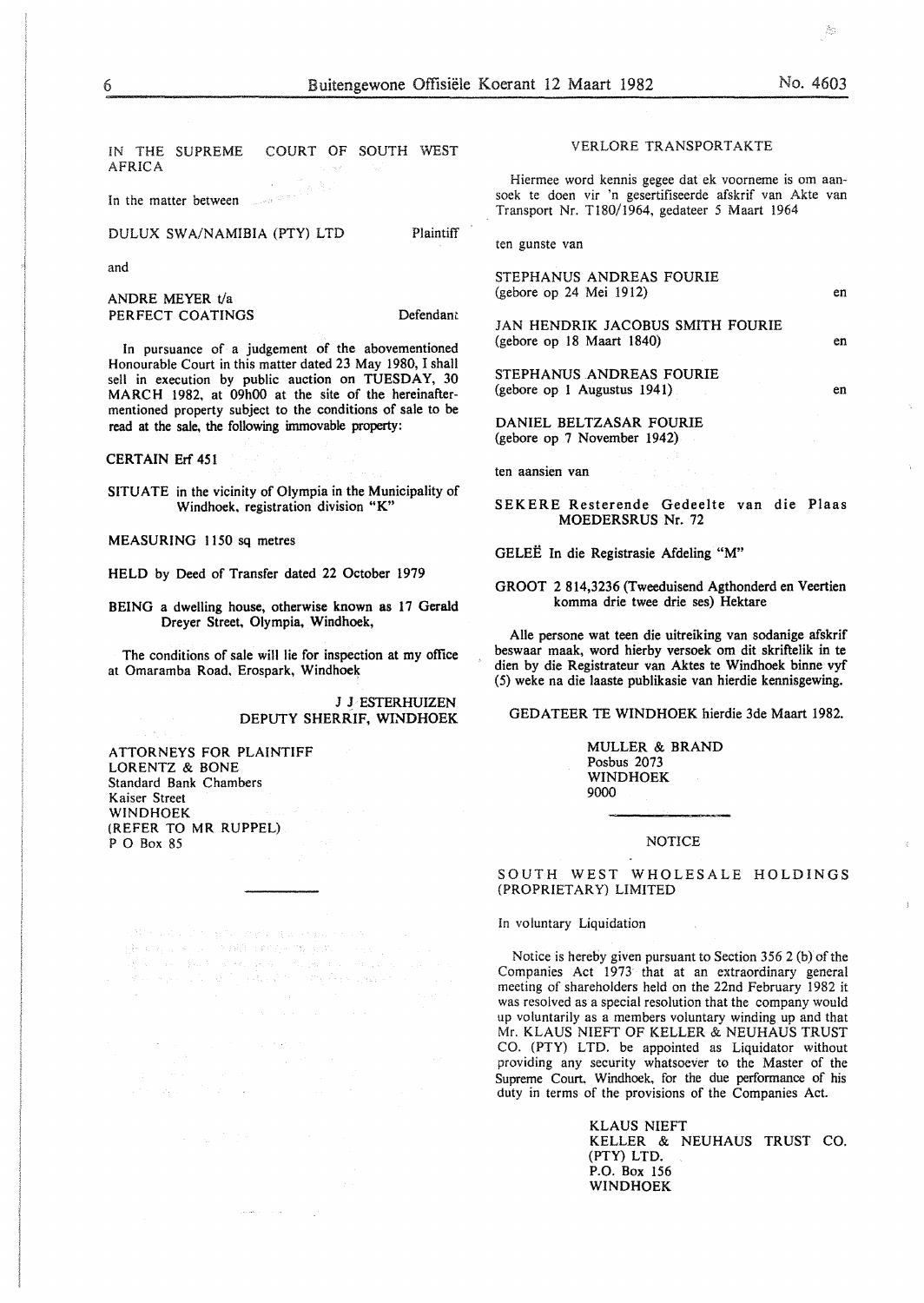# DIE WET OP VREEMDELINGE, 1937

# KENNISGEWING VAN VOORGENOME **VANVERANDERING**

Ek, SHIRLEY MARY SWARTZ (voorheen JANSEN, gebore SWARTZ) wat woonagtig is te Erf 2851, Willem Cammstraat, Windhoek en werksaam is as klerke in diens van Media Konsultante Namibia (Edms) Beperk van Stad Sentrum, Kaiserstraat, Windhoek (Advertensie Agente) is voornemens om by die Minister aansoek te doen om magtiging kragtens Artikel 9 van die Wet op Vreemdelinge, 1937 vir my minderjarige kinders, NADIA MICHELLE (gebore 21 Junie 1973), LLOYD WENDELL (gebore 26 Junie 1974) en H6ZYENE NAZEEM (gebore 27 Januarie 1977) om die van SWARTZ aan te neem om die volgende redes:-

- (i) Ek is geskei van genoemde kinders se natuurlike vader, Errol Jansen, en kragtens die betrokke egskeidingsbevel beheer en toesig oor hulle verkry.
- (ii) Daar bestaan 'n wedersydse en algehele gebrek aan belangstelling tussen die kinders en hulle natuurlike vader in mekaar se welsyn.
- (iii) Die kinders woon voltyds by my en sien hulle natuurlike vader vir aile praktiese doeleindes nooit.
- (iv) As natuurlike moeder van genoemde kinders beskou ek die voorgestelde verandering van hulle van as synde in hulle belang, daar ek ook sedert my egskeiding alom bekend is aan my nooiensvan, Swartz.

Hulle het voorheen die name gedra van JANSEN.

Enigeen wat daarteen beswaar het dat hulle bovermelde van SWARTZ aanneem, moet sy/haar beswaar met vermelding van redes daarvoor so gou moontlik skriftelik by die Landdros van Windhoek indien.

GEDATEER TE WINDHOEK op hierdie 28ste dag van Januarie 1982.

> SHIRLEY MARY SWARTZ (voorheen JANSEN, gebore SWARTZ)

# KENNISGEWING

Krediteure en Debiteure in die Boedel van wyle PETER PAUL DREYBRODT (Boedelnommer 39/82) Identiteitsnommer 090110 5011 00 0  $-$  in lewe 'n sakeman van Otjiwarongo, word hiermee versoek om hul vorderings teen voormelde Boedel in te !ewer en hul skulde aan voormelde Boedel te betaal aan die ondergenoemde en wei binne dertig dae vanaf datum van publikasie hiervan

> H.K.T. WEISS Eksekuteur p/a A. Davids & Kie Prokureurs vir Eksekuteur Posbus 11 **OTJIWARONGO**

 $\gamma \eta \rho$ 

# CHANGE OF NAME

# THE ALIENS ACT, 1937

We, ANDREAS KUHN and HEIDE-MARIE KUHN (born LACHEINER), married to each other by Antenuptial Contract, employed as furrier and goldsmith respectively, and residing at 24 von Eckenbrecher Street, Windhoek, intend to apply to the Administrator-General for authority, under Section 9 of the Aliens Act, 1937, to change our surname from KUHN to LACHEINER-KUHN for the reason to preserve the name Lacheiner which was alienated by the Yugoslavian Government when that part of Austria where the family Lacheiner lived was annexed by Yugoslavia. There are no living male persons with the surname of Lacheiner.

Any person who objects to our assumption of the said surname of LACHEINER-KUHN should as soon as may be lodge his objection, in writing, with a statement of his reasons therefor, with the Magistrate of Windhoek.

#### **NOTICE**

### CAPRIVI INVESTMENTS (PROPRIETARY) LIMITED

#### In voluntary Liquidation

Notice is hereby given pursuant to Section 356 2 (b) of the Companies Act 1973 that at an extraordinary general meeting of shareholders held on the 23rd February 1982 it was resolved as a special resolution that the company be wound up voluntarily as a members voluntary winding up and that Mr. KLAUS NIEFT of KELLER & NEUHAUS TRUST CO. (PTY) LTD. be appointed as Liquidator without providing any security whatsoever to the Master of the Supreme Court, Windhoek, for the due performance of his duty in terms of the provisions of the Companies Act.

> KLAUS NIEFT KELLER & NEUHAUS TRUST CO. (PTY) LTD. P.O. Box 156 WINDHOEK

# KENNISGEWING

In die boedel van wyle ALWYN JOHANNES VISSER (Identiteitsnommer 170630 5007 008) 'n boer van Ariamsvlei wie oorlede is op 11 Augustus 1980 en nagelate eggenote Janetje Johanna Hendrina Visser met wie die oorledene binne gemeenskap van goedere getroud was Nr. 484/1980

Die Eerste en Finale Likwidasie en Distribusie rekening in bogenoemde boedel sal ten kantore van die Meester van die Hooggeregshof Windhoek en die Landdros Karasburg ter insae lê vir 'n tydperk van een en twintig (21) dae vanaf 12 Maart 1982

> ASHERSON & ASHERSON Posbus 2219 KAAPSTAD 8000